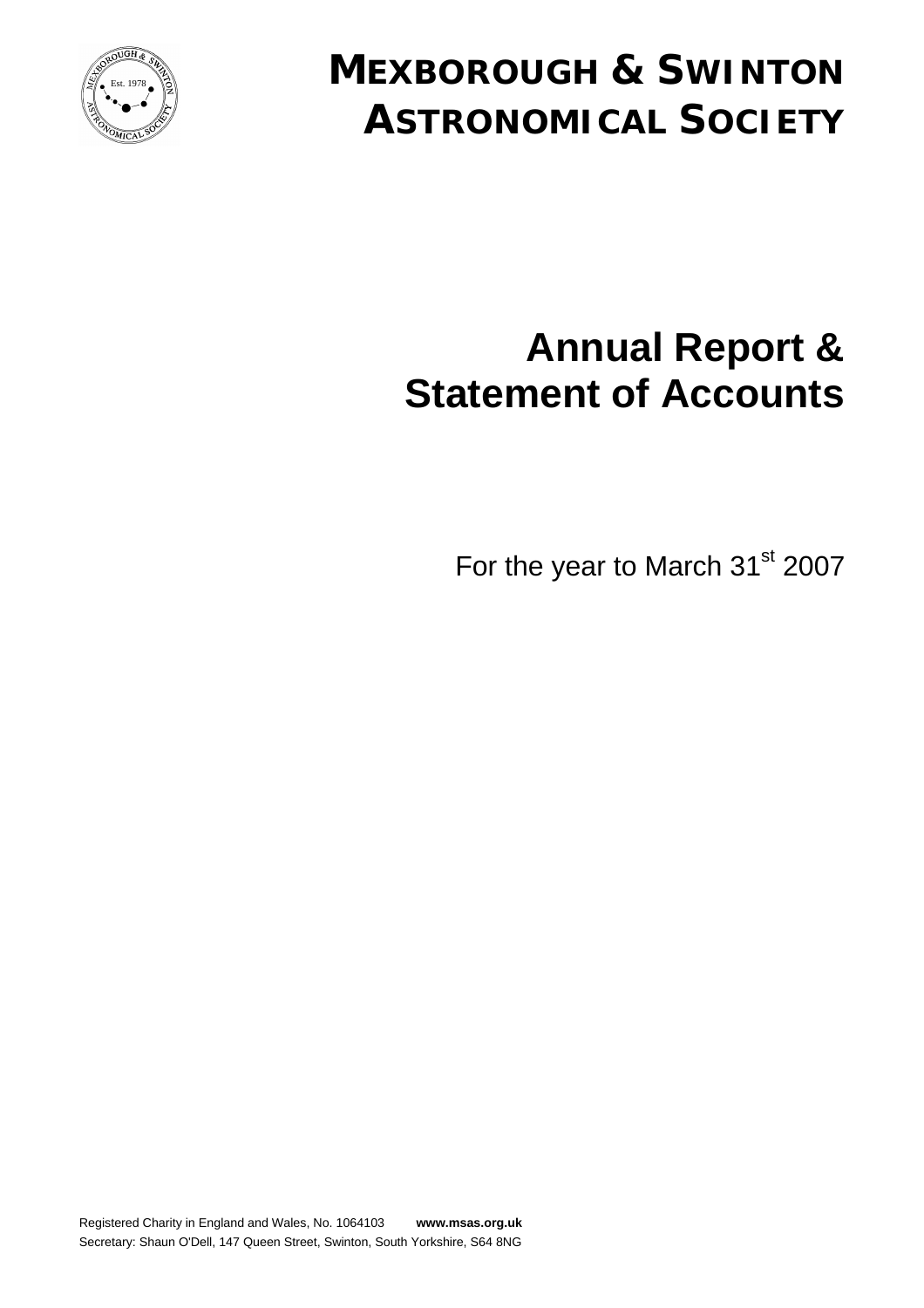# **Annual Report for the year ended March 31st 2007**

# *Trustees' Report*

The Trustees of Mexborough & Swinton Astronomical Society are pleased to submit their report and accounts for the year 1<sup>st</sup> April 2006 to 31<sup>st</sup> March 2007.

Mexborough & Swinton Astronomical Society is a registered charity governed by a constitution.

This Report and the attached Accounts comply with all current statutory requirements, the Society's Constitution and "Accounting and Reporting by Charities: Statement of Recommended Practice (Revised 2005)".

# *Charitable Objects*

The object of the Society is the advancement of education for the public benefit in astronomy and its associated sciences.

# *Organisation & Governance*

The Society is run entirely by a membership of volunteers, who pay an annual membership subscription and are not eligible for reimbursement of any out-of-pocket expenses. It is an unincorporated association governed by a constitution (last amended February 2004) and managed by an Executive Committee (the Charity Trustees) who are elected annually by and from amongst the membership.

The Executive Committee meet once per month and decisions are made on a simple majority basis unless Constitutional or legal requirements mandate a greater majority. The Executive Committee members also have powers and spending limits within their specific areas of responsibility which they may exercise without prior consultation; however all actions and spending must be reported to the next meeting of the trustees.

# *Related Organisations*

The Society is a member of the Federation of Astronomical Societies (FAS), a national body established to promote co-operation between astronomical societies and provide information and advice to its members.

Two trustees of Mexborough & Swinton Astronomical Society, Mr O'Dell and Mr Gawthrope, serve on the Council of the FAS; Mr O'Dell as Membership Secretary and Mr Gawthrope as Website Coordinator.

The Society made a subscription payment to the FAS of £52.50 in the year and also purchased additional Public Liability cover, to cover events held away from the Observatory and meeting room, as part of a group scheme at a cost of £40.

The Society's meeting room is a rented room in the Swinton Working Men's Club & Institute (SWMC). It is a requirement of the SWMC that all adult members of the Mexborough & Swinton Astronomical Society must be members of the SWMC. Subscription payments totalling £47 were made to SWMC, in addition room rent was paid in the amount of £550.

The Observatory is built on land rented from Yorkshire Water Services for an annual rent of £50.

# *Review of the Year*

# **The International Year of Astronomy 2009**

The Society welcomes the announcement that 2009 is to be designated The International Year of Astronomy (IYA2009). This will be a global celebration of astronomy and its contributions to society and culture, stimulating worldwide interest not only in astronomy, but in science in general. The official slogan of the IYA2009 is "The Universe: Yours to Discover"; this sentiment aligns perfectly with the objects of the Society.

Whilst plans are only at a very early stage the Society intended to play a full and active part in supporting IYA2009 in the UK and will work with the wider UK amateur astronomical community through the FAS to develop and promote this event.

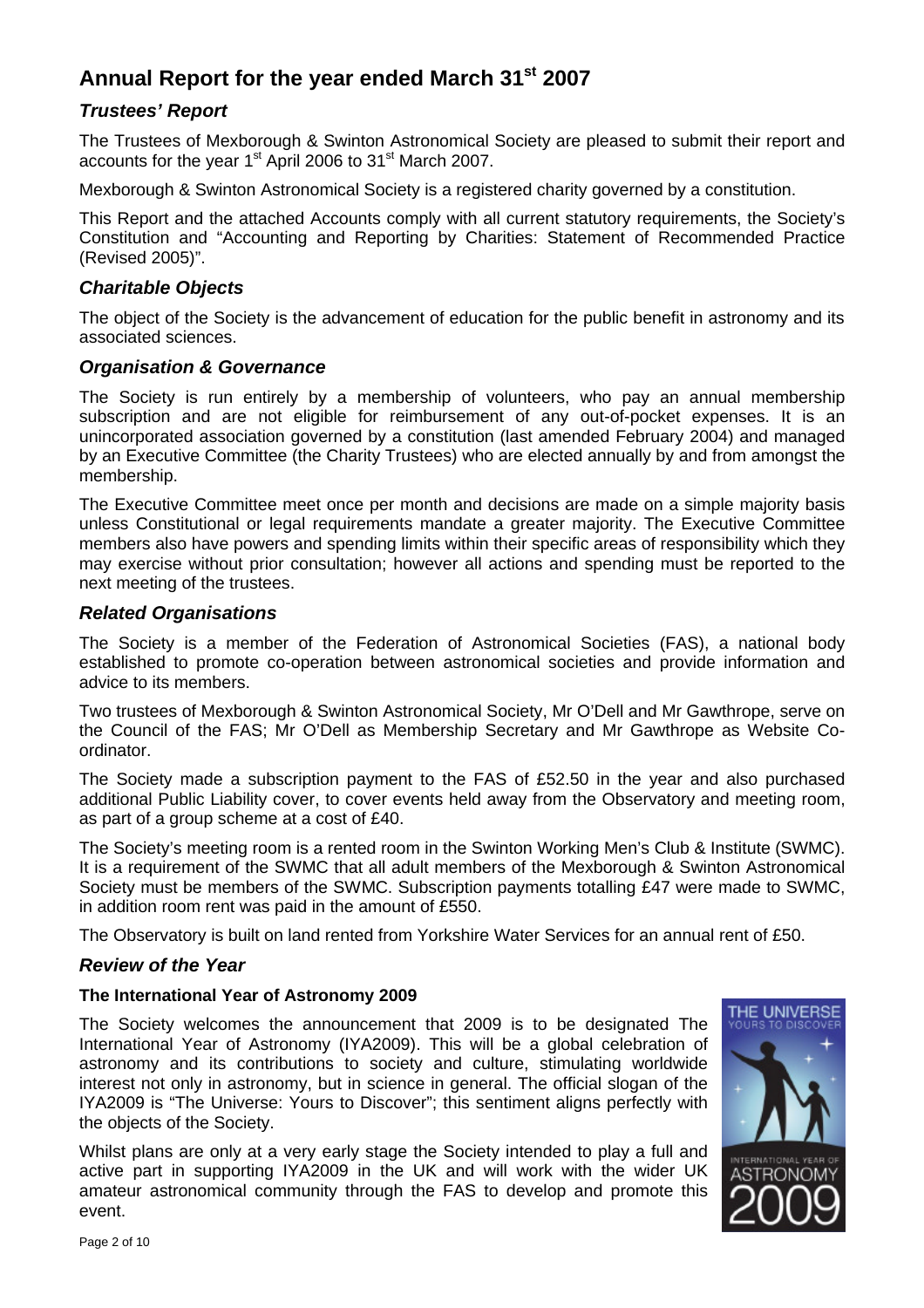# **New Horizons**

The New Horizons project represents a major medium-term project for the Society; at its core the project entails a capital outlay of circa £65,000 to replace the existing telescope and drive with a high-quality research grade instrument with computer control and digital imaging facilities.

As reported last year the New Horizons fund-raising initiative commenced in March. Society member Andrew Devey undertook a sponsored bench press achieving 104 repetitions (target 100) of 100kg; this raised total sponsorship of £1491.

Other fundraising activities have included the development of astronomical CDs and postcards which are offered for sale at the Society's Community Access and Public Outreach events. To date 1 CD and a 4 of photographic prints are available for sale; with 3 further CDs are under development. Income from this source in the year to March 31<sup>st</sup> 2007 was £319

Whilst the fundraising efforts have been significant and successful grant-based funding will be sought to allow delivery of the New Horizons project at the earliest opportunity; ideally the project would be delivered for IYA2009.

# **Observatory Enhancement**

The planned work to automate the observatory shutter opening and closing was not completed over the summer of 2006 as anticipated in the Society's Annual Report to Mach  $31<sup>st</sup>$  2006. It is now expected that installation and commissioning will take place over the summer of 2007.

# **Weekly Meeting Programme**

The weekly meeting programme is a core activity of the Society. The meetings feature slide shows and presentations delivered by both professional and amateur guest speakers and members of the Society; occasionally a meeting is given over to a quiz or video presentation. Attendance by both members and visitors has remained consistently high.

# **Membership**

At 31<sup>st</sup> March 2007 membership of the Society totalled 49: 3 new applicants were accepted in the year: Nicholas Reynolds, Michael Crowley, and Leslie Mason. The Society extends a warm welcome to all new members.

It is with great sadness that the Society notes the passing away of our member and friend Frank Harrison on July 30. Frank joined the Society in 2003 and in his time with the Society he demonstrated constant enthusiasm for and commitment to our objectives and became a greatly valued and respected member who will be sorely missed by all who knew him.

# **Accommodation**

The Society's landlords, SWMC, instigated a review of our tenancy which led to the imposition of rent payments of £50 per calendar month after protracted and at times difficult negotiations. The agreement reached limits future changes in rent payments to retail price index increases. Whilst the trustees fully appreciate the commercial and financial pressures on SWMC the new rent payments do represent a significant increase, £600 per annum, on the Society's operating costs. The trustees feel however that the advantages offered by a permanent base for the exclusive use of the Society justify this sum; it is unlikely that even occasional room hire could be obtained for the same cost.

The Society remains concerned however that commercial pressure may force the closure or sale of SWMC; the effects of the smoking ban introduced by the Health Act 2006 on a venue such as SWMC are still unknown.

# **Community Access & Public Outreach Programme**

The Society once again operated its Community Access Programme (CAP) with public viewing evenings between September and March and a programme of Sunday afternoon solar viewing events over the summer. Unfortunately many of the events for which visitors have to pre-book suffered from poor weather conditions which led to poor attendance on some of the events.

Public interest in the Society's CAP between September and December was not so high as might be desired; however interest did increase in the latter half of the programme between January and March. The level of interest from school and community groups is very encouraging; groups have visited from Abbey Special School (Kimberworth), North Wheatley C of E Primary School, and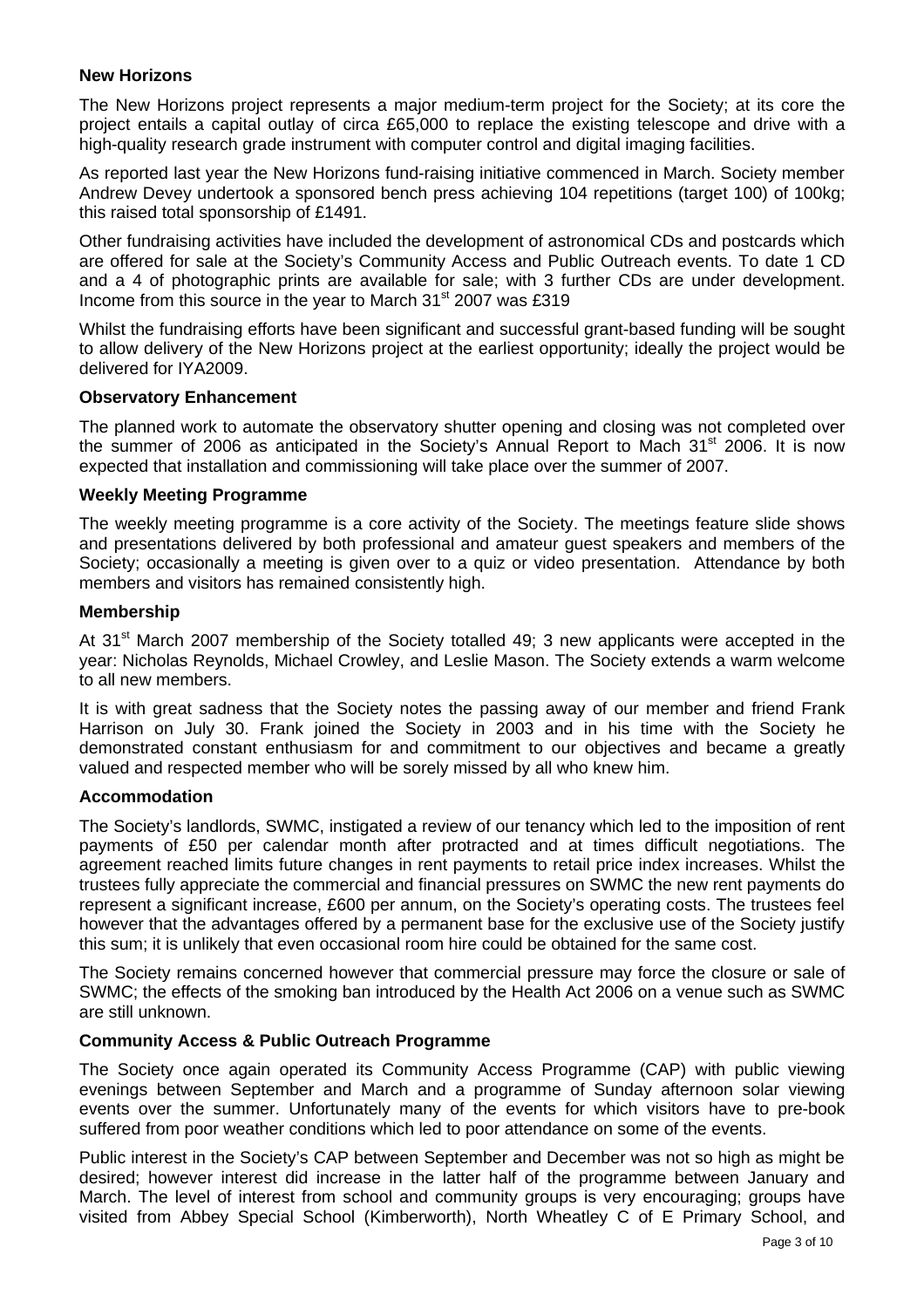Wickersley School and Sports College. The latter group had the content of their evening tailored to the A level physics syllabus.

In addition to regular scheduled evenings special events were added to the programme such as the occultation of Saturn by the Moon on March 2<sup>nd</sup> 2007 and the lunar eclipse on March  $3<sup>rd</sup>$  2007.

Several members undertook a Solar Sunday programme at locations across South and West Yorkshire as well as the observatory. Whilst income was less than hoped the events raised the profile of the Society with the public as well as providing a pleasant social event for the members involved.

CAP events continue to be an important source of income; in the year to March  $31<sup>st</sup>$  income from our CAP and public outreach income totalled £446.



Visitors enjoying the Saturn Special event

# **Website Development and Exploitation**

The Society launched an online image gallery to make its website more visually appealing and to act as a showcase for members' work. In addition an interactive sky chart tool has been developed; these represent the first phase of developing greater astronomical web content.

An astronomical online store has been developed under the Amazon Associates programme. Revenue from the Society's web affiliate programmes in the year to March  $31<sup>st</sup>$  was £123 from Amazon and £180 for TradeDoubler

# *Health & Safety*

SWMC recently undertook a full fire risk assessment of the building and raised some concerns with the Society. As a result all electrical appliances have undergone Portable Appliance Testing (PAT), a number of members are qualified to undertake PAT testing and have kindly offered their services free of charge.

Firelec Safety Co. Ltd. have kindly offered to provide regular checks of the observatory and meeting room fire extinguishers and to install at the observatory a fire alarm, sensors, and call points, to BS6389 Part 2(2002) – it is anticipated this will be installed and commissioned in the near future. These services are to be provided at no cost to the Society for which the Society is very grateful.

There have been no accidents or injuries to members of the Society of visitors at the meeting room, observatory, or external event managed by the Society.

# *Strategic Aims*

The primary aim of the Society in the short to medium term remains as stated previously: to secure the necessary funding to implement the New Horizons project. In addition to the on-going fundraising initiatives further grant making programmes will be investigated and pursued.

The Society will celebrate its  $30<sup>th</sup>$  anniversary in 2008, the following year as already noted is IYA2009; the next UK National Astronomy Week (NAW) is also planned for 2009. These events all provide opportunities to raised the profile of the Society and further the objects of advancement of astronomy and its associated sciences; a key aim therefore is to prepare for and maximise these opportunities.

# *Financial Policies & Commentary*

# **Financial Management and Reserves Policies**

The Society has a Financial Management Policy which defines the controls to be implemented to ensure that the Society's assets are secure. This policy meets the requirements of the Charities Act 1993, the Charity Commission guidelines "Internal Financial Controls for Charities" and "Accounting and Reporting by Charities: Statement of Recommended Practice (Revised 2005)".

The Society is currently operating with two funds. The General Fund is an unrestricted fund which is used for the day-to-day operation of the Society such as subscription and community access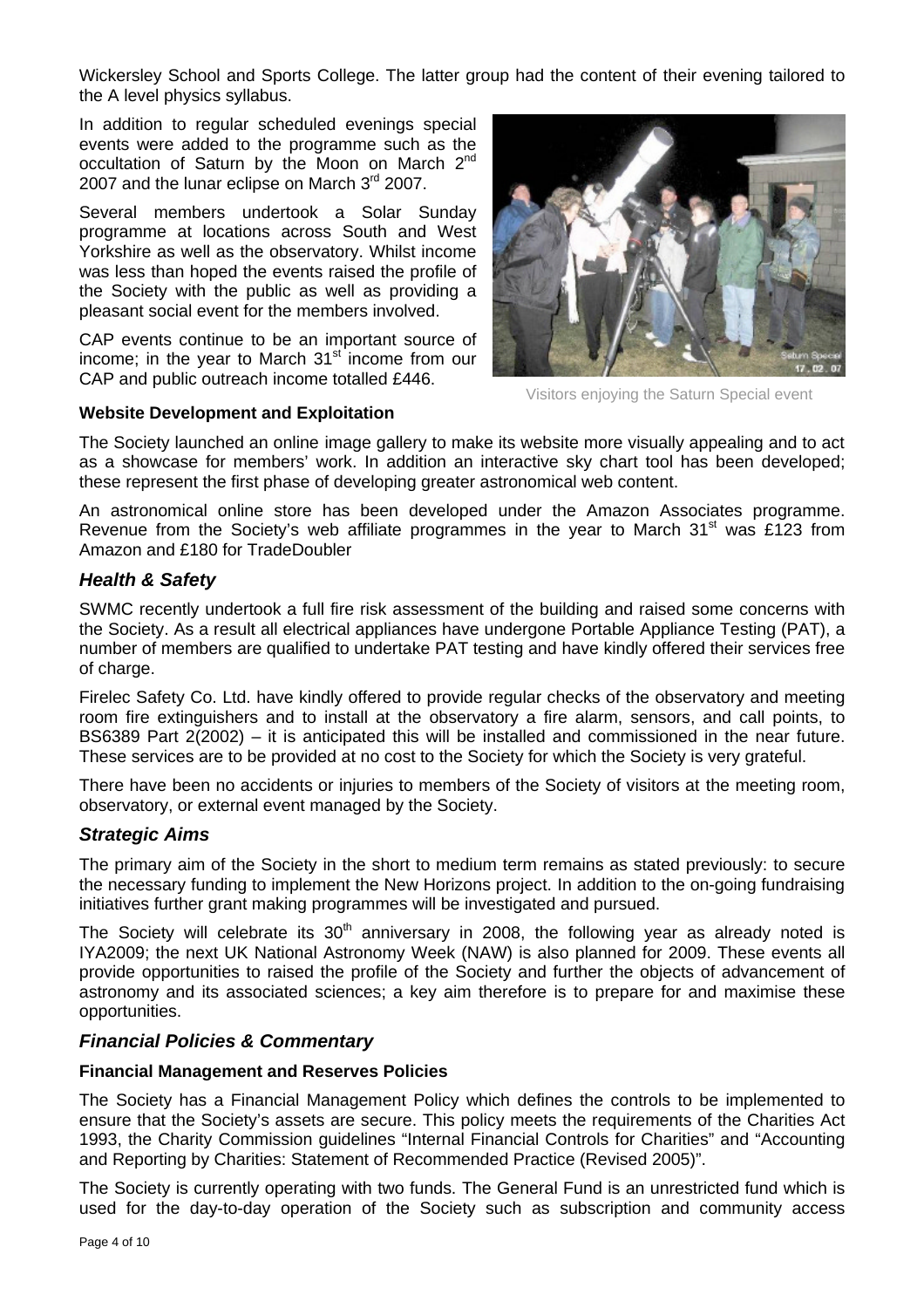programme income, operating costs and utility bills. The New Horizons fund is a restricted fund opened in 2006 in order to support the New Horizons project fund-raising initiative; it receives donations from New Horizons specific fund-raising activities and any grants secured. When making public appeals for the New Horizons project the trustees have made provision that any surplus in the New Horizons fund on completion of the project may be transferred to the General Fund to further the objects at the trustees discretion or retained within the New Horizons fund to offset increases in operating costs arising from the capital investment which the project entails.

The Society operates with an unrestricted reserve at a level set by the trustees; currently this is £1,000. The reserve is held to allow the Society to offset fluctuations in income receipts and short term cash flow variation and to provide for contingencies. Reserves are held without any exposure to the stock market.

At March 31<sup>st</sup> 2007 the General Fund had a balance £1,667, slightly higher than the reserve level stated, however the reserve policy is due to be reviewed once the 2007/8 subscription renewal cycle is completed in April 2007 and the Society has arranged suitable insurance cover in August 2007 when the current long-term undertaking with Ansvar Insurance is due to expire. Recent increases to the cost of the meeting room at SWMC, noted above, have also driven the need to review the current reserve policy. Given these factors the trustees felt it justified and prudent to maintain a slightly higher reserve pending a full review; any surplus remaining after that review will be transferred to the New Horizons fund to support that project.

# **Financial Performance**

Financial performance in the year to March  $31<sup>st</sup>$  2007 has been broadly consistent the trustee's forecasts and expectations.

The Society enjoys a sound financial base following a major overhaul of subscriptions and fees undertaken in February 2004; the core operating expenditure required was on target to be met by subscription and fee income, however following the SWMC tenancy review this fell some £550 short.

Total income receipts to unrestricted funds are again consistent with last year this is illustrated by the graph on the following page. Expenditure is also consistent with the notable exceptions that last year included significant and atypical expenditure on Meeting Room and Observatory Development.

The Society receives a great deal of support in kind from the members. Members invest many hours in preparing the entertaining and informative presentations they give; though it is difficult to establish an average for the time invested a conservative estimate of 8 hours to prepare and deliver a presentation would not be unreasonable. As members cover 40 weekly meetings per year this totals some 320 hours per annum. The trustees also invest considerable time and effort both in preparing for and attending formal meetings, and discharging the duties of their individual offices. Whilst the effort will vary according to the demands of business and some officers such as the Chair, Treasurer, and Librarian are required to fulfil duties at all weekly meetings a monthly average of 20 hours per trustee would be a fair estimate (a total of 2,880 hours per annum). This time is given freely and is therefore not included as value in the accounts; however at the National Minimum Wage (£5.35 per hour) the total time invested voluntarily would be valued in excess of £17,120 per year; the true value to the Society is of course much greater than this.

In addition to time members routinely make material donations such as library items, or prizes for fund-raising raffles. Furthermore many costs such as internet hosting and stationary, printing, or postage costs are not reclaimed from the Society, reducing operating expenditure.

# *Major Risks*

The Trustees have not identified any major risks to which the Society is exposed.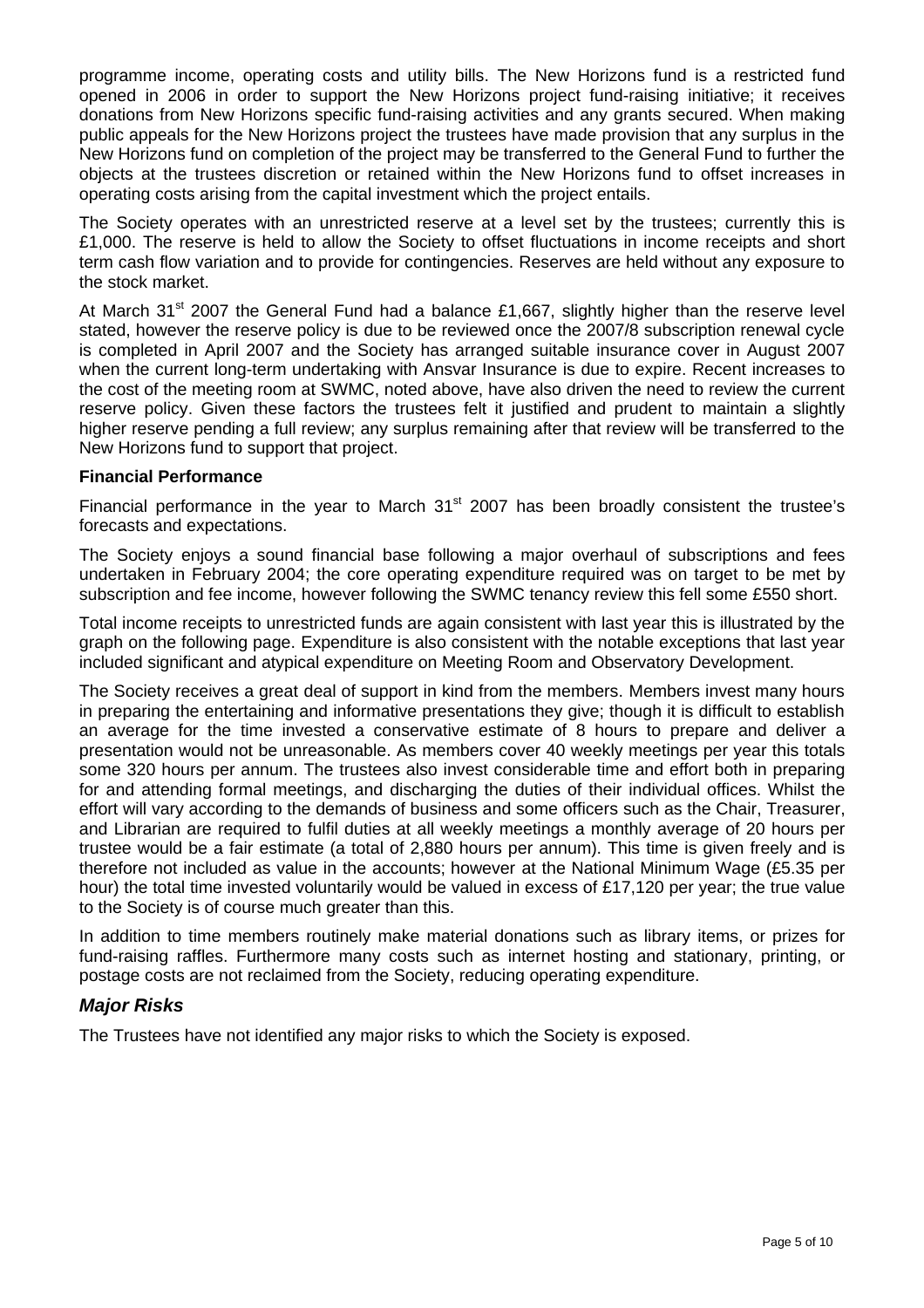# *General Fund Income Comparison*



*General Fund Expenditure Comparison*

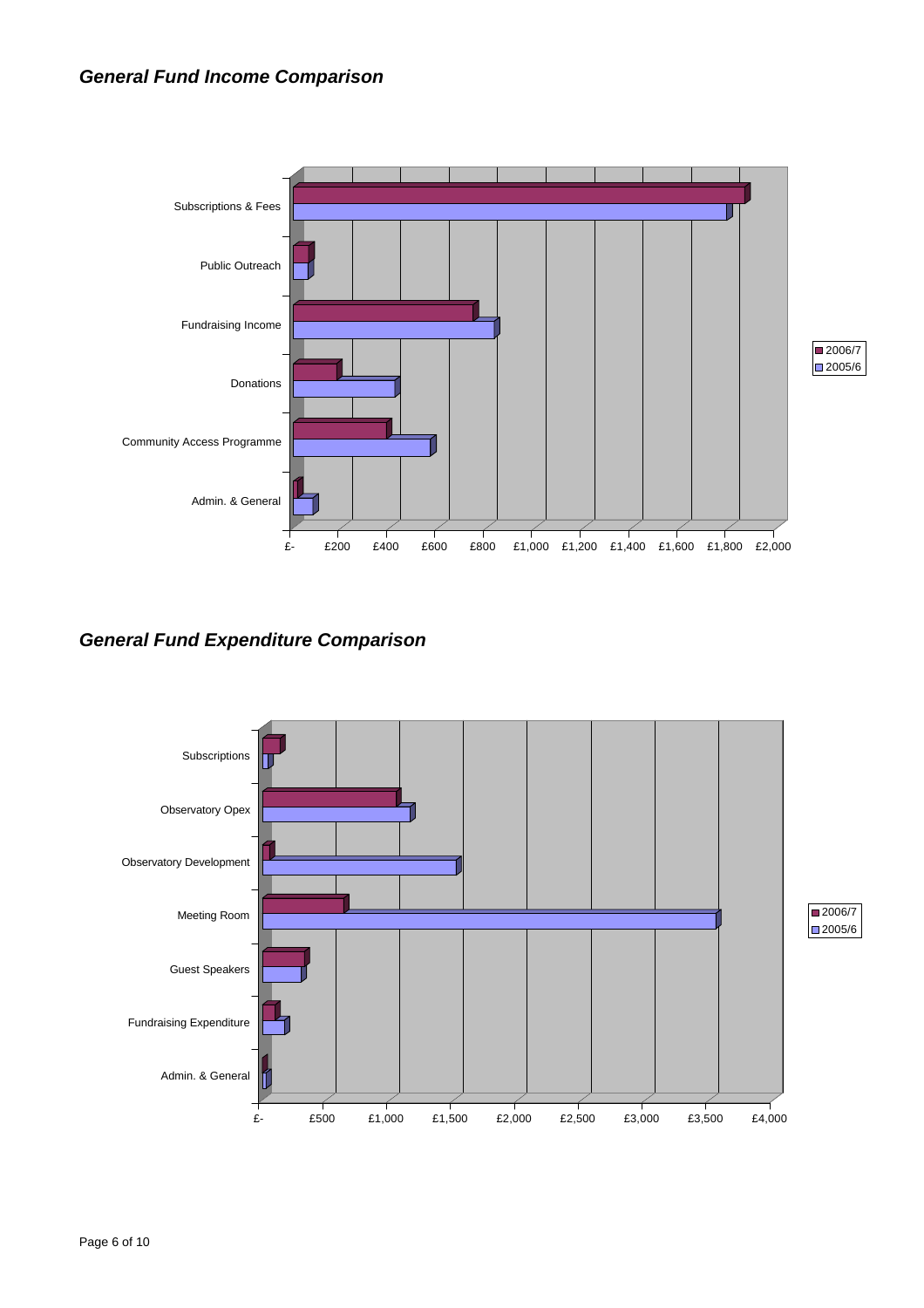# *Charity Trustees*

Dr Allan Chapman *Honorary President* Mr Leslie Holmes Marsden *Chair* Mr Shaun O'Dell *Secretary* Mr Gary James Gawthrope *Treasurer* Mr Michael John Waterfield *Deputy Chair* Mrs Joyce Mary Botterill *Librarian* Mr Joseph Jones *Observations Officer* Mr Glenn Michael John Marsden *IT Officer* Mr Anthony John Morris *Curator of Instruments & Observatory* Mr Philip John Muffett *Programme Co-ordinator* Mr Ben Callear Mr Michael Kerry Collinson Mr Barry Jackson

Joseph Jones resigned from the position of Observations Officer on September 19<sup>th</sup> 2006; the post was left vacant. The Society would like to note its gratitude to Mr Jones for his efforts on its behalf.

# *Charity Number*

Registered Charity in England & Wales, Nº.1064103

# *Principal Address*

147 Queen Street Swinton Mexborough South Yorkshire S64 8NG

# *Bankers*

National Westminster Bank Plc. Bank Street Mexborough South Yorkshire S64 9QE

# *Insurers*

Access Insurance Services 50 Chapel View South Croydon **Surrey** CR2 7LF

Broker Underwriter

Ansvar Insurance Company Ltd. Ansvar House St. Leonards Road **Eastbourne** East Sussex BN21 3UR

Approved and adopted by a meeting of the Executive Committee on May 9<sup>th</sup> 2007 and signed on their behalf

L.H. Marsden Chairman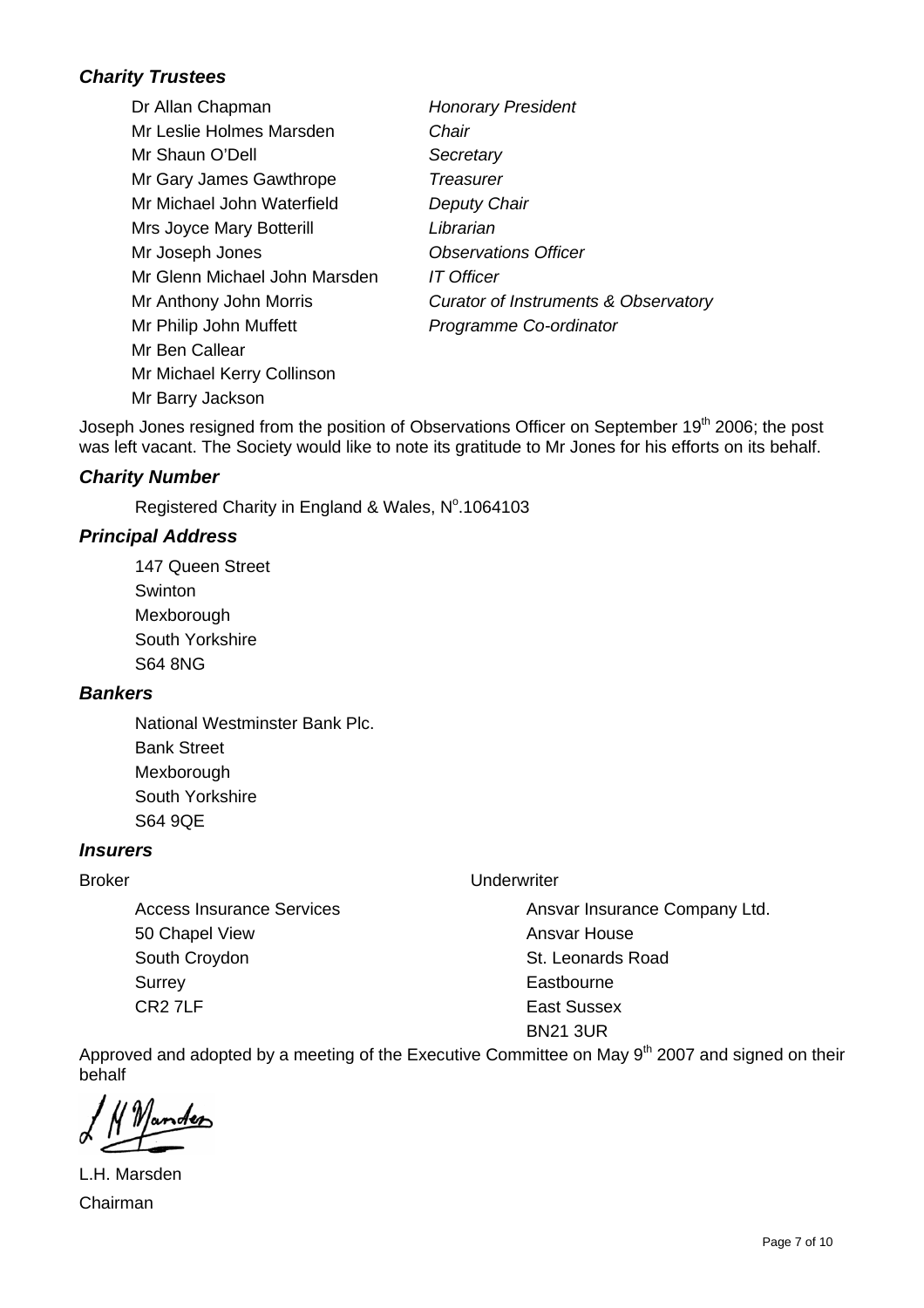# **Accounts for the Year to March 31st 2007**

# *Receipts & Payments Account*

|                                   | <b>Unrestricted</b><br><b>Funds</b> | <b>Restricted</b><br><b>Funds</b> | <b>Total Funds</b> | <b>Last Year</b> |
|-----------------------------------|-------------------------------------|-----------------------------------|--------------------|------------------|
|                                   | to nearest £                        | to nearest £                      | to nearest £       | to nearest £     |
| <b>Receipts</b>                   |                                     |                                   |                    |                  |
| Admin. & General                  | 16                                  | 50                                | 66                 | 80               |
| <b>Community Access Programme</b> | 384                                 |                                   | 384                | 566              |
| <b>Donations</b>                  | 178                                 | 430                               | 609                | 1,303            |
| <b>Fundraising Income</b>         | 742                                 | 2,951                             | 3,693              | 1,034            |
| <b>Public Outreach</b>            | 62                                  |                                   | 62                 | 60               |
| <b>Subscriptions &amp; Fees</b>   | 1,864                               |                                   | 1,864              | 1,790            |
| <b>Total Receipts</b>             | 3,246                               | 3,432                             | 6,678              | 4,832            |
|                                   |                                     |                                   |                    |                  |
| <b>Payments</b>                   |                                     |                                   |                    |                  |
| Admin. & General                  |                                     |                                   |                    | 30               |
| <b>Fundraising Expenditure</b>    | 100                                 |                                   | 100                | 173              |
| <b>Guest Speakers</b>             | 332                                 |                                   | 332                | 305              |
| <b>Meeting Room</b>               | 640                                 |                                   | 640                | 3,549            |
| <b>Observatory Development</b>    | 57                                  |                                   | 57                 | 1,518            |
| <b>Observatory Opex</b>           | 1,048                               |                                   | 1,048              | 1,157            |
| Subscriptions                     | 140                                 |                                   | 140                | 45               |
| <b>Total Payments</b>             | 2,317                               |                                   | 2,317              | 6,777            |
| Net of receipts/(payments)        | 929                                 | 3,432                             | 4,361              | (1, 944)         |
| Transfers between funds           |                                     |                                   |                    |                  |
| Cash funds last year end          | 740                                 | 1,091                             | 1,831              | 3,727            |
| Cash funds this year end          | 1,669                               | 4,522                             | 6,192              | 1,831            |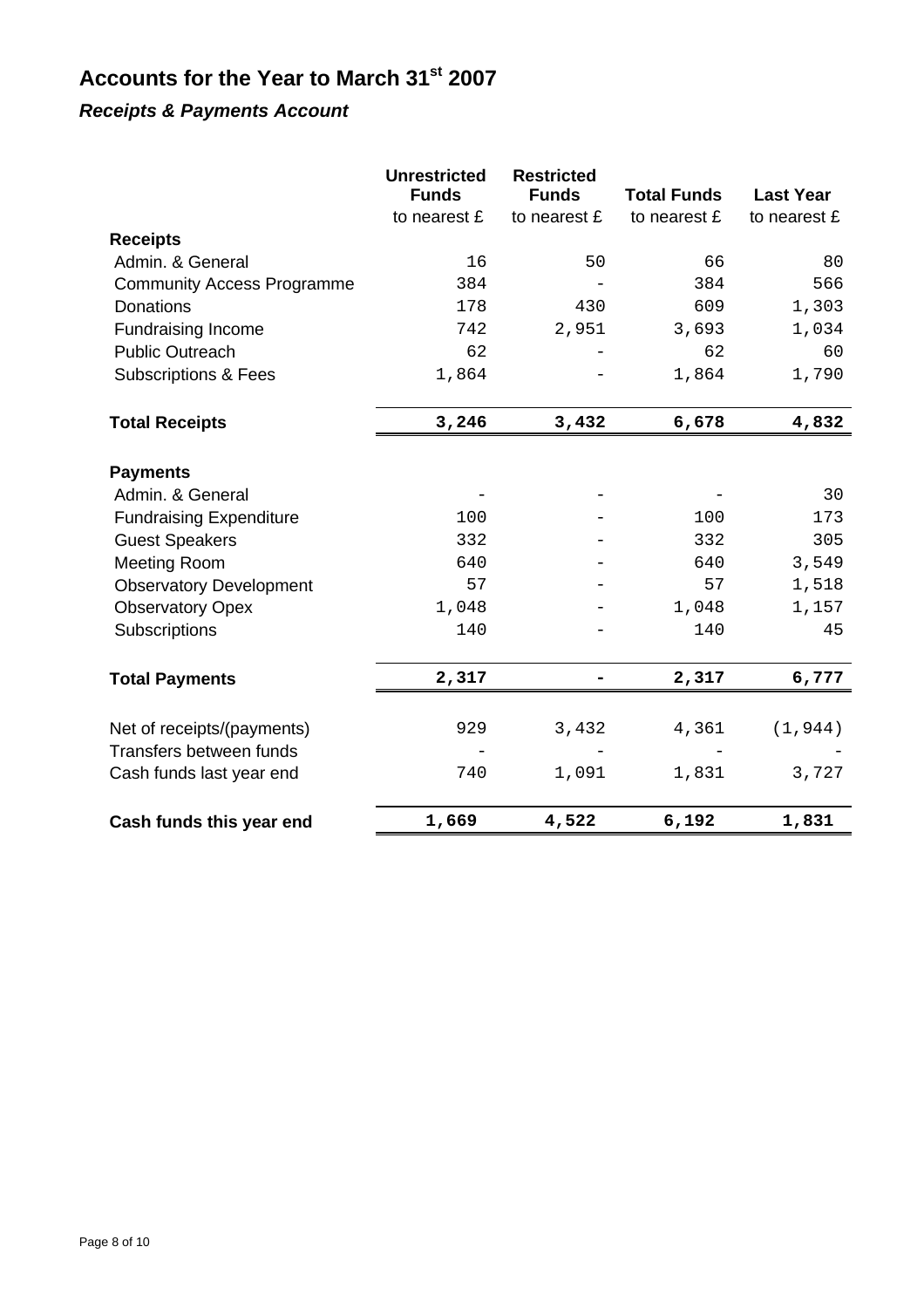# *Statement of Assets and Liabilities*

# **Cash Assets**

|                                  | <b>Unrestricted</b><br><b>Funds</b> | <b>Restricted</b><br><b>Funds</b> | <b>Total Funds</b> |
|----------------------------------|-------------------------------------|-----------------------------------|--------------------|
|                                  | to nearest £                        | to nearest £                      | to nearest £       |
| <b>Nat West Current</b>          | 599                                 | 852                               | 1,450              |
| Add: Cheques not cleared at bank | 32                                  |                                   | 32                 |
| <b>Nat West Savings</b>          | 866                                 | 3,649                             | 4,515              |
| <b>Transfer Account</b>          | 10                                  |                                   | 10                 |
| Petty Cash                       | 195                                 | 11                                | 206                |
| PayPal                           |                                     | 10                                | 10                 |
| <b>Total Cash Funds</b>          | 1,701                               | 4,522                             | 6,224              |

# **Other Assets held for functional use**

All assets shown belong to the Unrestricted (General) Fund

# *Observatory - built c. 1990*

| Building and contents including astronomical telescope and associated<br>sundries insured value. Includes members' key sets. | £ | 55,300 |
|------------------------------------------------------------------------------------------------------------------------------|---|--------|
| Solar Max Telescope (purchased June 2003)                                                                                    |   |        |
| Coronado 60mm Solar Max Telescope with H-alpha filter                                                                        | £ | 3,154  |
| Eyepiece set for Solar Max                                                                                                   | £ | 246    |
| Orion optics field tripod                                                                                                    | £ | 289    |
| <b>GPDX Mount</b>                                                                                                            | £ | 695    |
| Sky Sensor 2000                                                                                                              | £ | 859    |
| Dovetail plate and counterweight                                                                                             | £ | 54     |
| <b>Meeting Room (Rented) Contents</b>                                                                                        |   |        |
| Dell Inspiron Laptop (450MHz, purchased 2000)                                                                                | £ | 1,600  |
| Phillips Data Projector (purchased 2000)                                                                                     | £ | 3,500  |
| Overhead projector (purchased 1996)                                                                                          | £ | 300    |
| Kodak Slide Projector (purchased1996)                                                                                        | £ | 1,300  |
| Panasonic AG7350 SVHS video recorder (s/h price)                                                                             | £ | 1,000  |
| <b>DVD Player</b>                                                                                                            | £ | 60     |
| Amplifier                                                                                                                    | £ | 20     |
| Library                                                                                                                      | £ | 1,800  |
| (books, videos, CD-ROMs; all in good condition, items of varying age)                                                        |   |        |
| Furnishings (purchased 1999)                                                                                                 | £ | 500    |
|                                                                                                                              | £ | 70,677 |